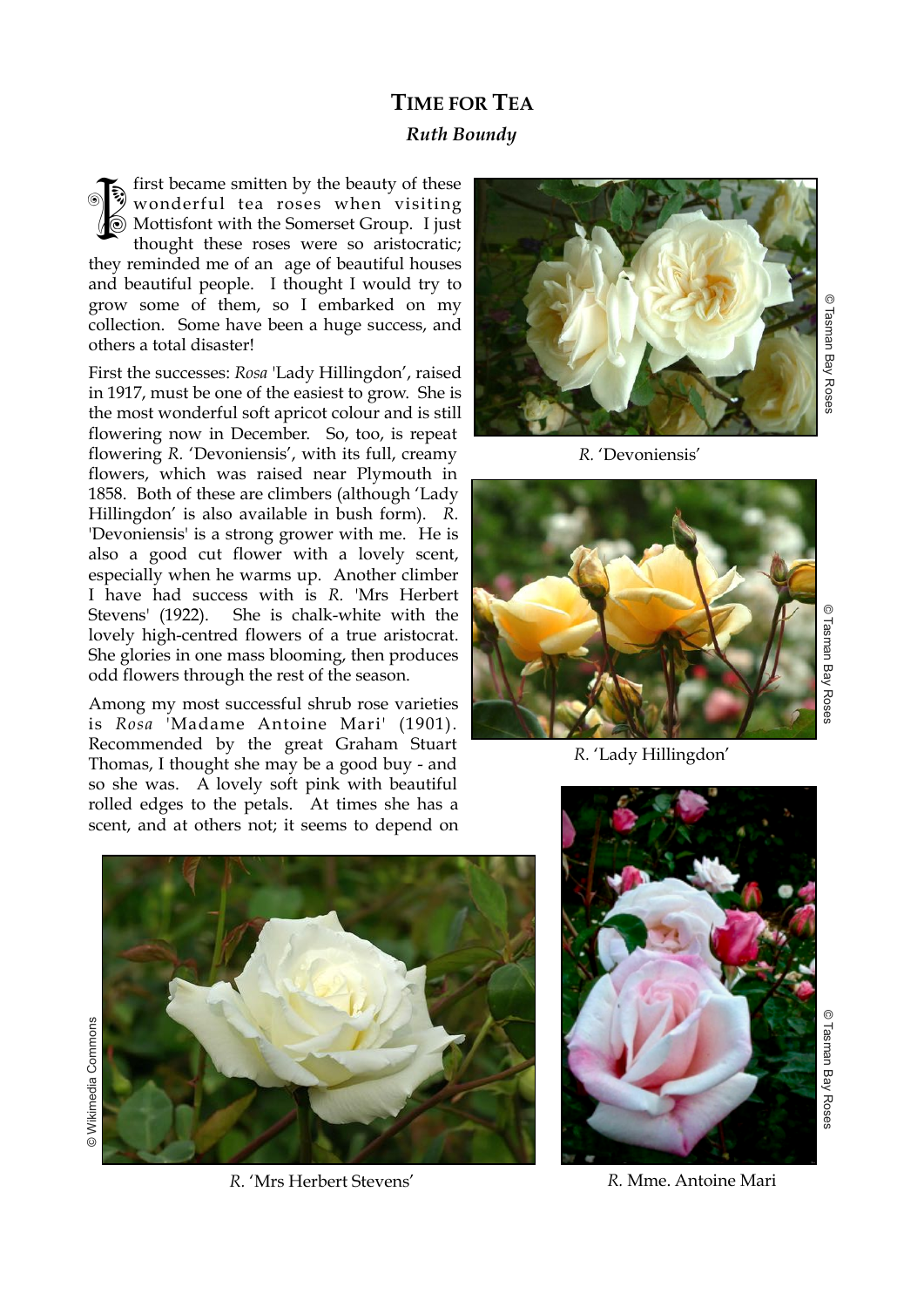

*R. '*Madame Berkeley' *R.* 'Archiduc Joseph'

the temperature and the time of day. Another beauty is *R.* 'Madame Berkeley' (1899), which I grow in a half barrel and which seems to flourish on regular feeding. She is a full-flowered pinky cream, again with rolled edges to the petals. *R.* 'Archiduc Joseph' (1892) also occupies a half barrel and is a most unusual colour, its fully double blooms being a mixture of crushed raspberry, salmon and bronze. Although this doesn't sound attractive, believe me - it is, and it's repeat flowering to boot.



*R.* 'Maréchiel Niel'

I no longer buy grafted roses, and now only source plants grown on their own rootstock. Some of the grafted varieties I bought in the past simply turned up their toes and died, so I'd like to try growing them again but this time on their own roots. I buy non-grafted plants from La Roseraie du Désert in France; it is no more costly than buying in the UK and they arrive with a good, fibrous root system, all ready to go. My aforementioned disasters, both grafted, include the shrub rose, *R.* 'William R. Smith', which never thrived and eventually gave up altogether, and *R.*  'Maréchal Niel' (1864) - the most beautiful rose ever bred, in my opinion which succumbed to virus.

This year I have ordered another *R.* 'Maréchal Niel', non-grafted this time. It is difficult to get stock that is not affected by virus, but Becky and John Hook at La Roseraie du Désert have sourced a plant from Spain, which I hope will be clear. This climber also displays the classic rolled petals of the tea rose, with flowers of the most gorgeous soft yellow and a wonderful, 'kid-glove' texture. It needs a bit of shelter to bloom well, so I will be growing it up the front wall of my house, which faces almost due south. Here's hoping he does well.